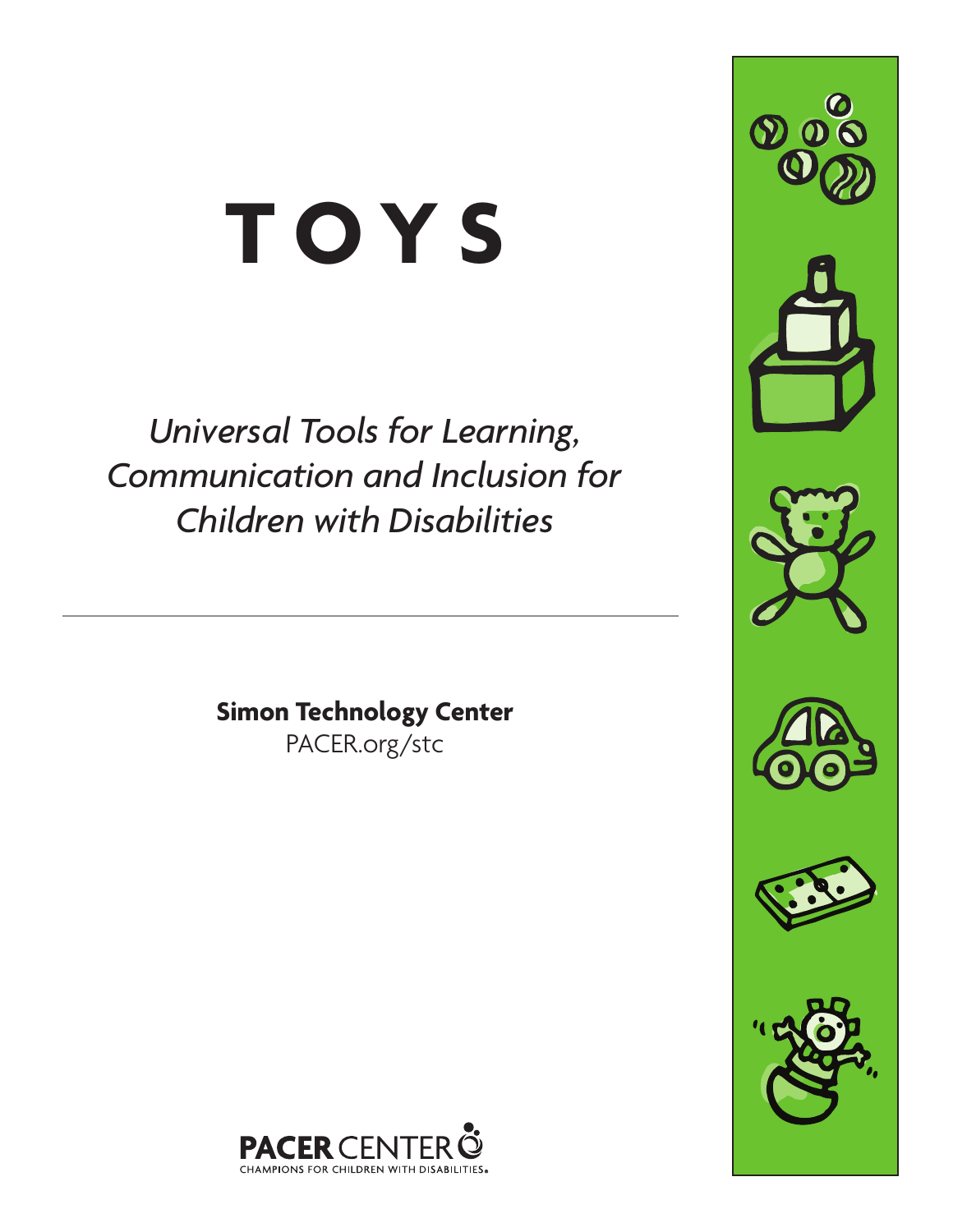

PACER Center, Inc. 8161 Normandale Boulevard, Minneapolis, MN 55437-1044 Voice (952) 838-9000 Toll-free (800) 537-2237 • Fax (952) 838-0199 PACER.org • E-mail: PACER@PACER.org

Paula F. Goldberg, PACER Center Executive Director Bridget Gilormini, Simon Technology Center Director

PLEASE NOTE: These are general recommendations. If your child is having difficulty with any of these toy suggestions, please contact PACER Center.

© 2013, 2005 by PACER Center, Inc. All rights reserved. No portion of this book may be reproduced, stored in a retrieval system, or transmitted in any form or by any means, electronic, mechanical photocopying, recording, or otherwise without express written permission of PACER Center, except for brief quotations or critical reviews.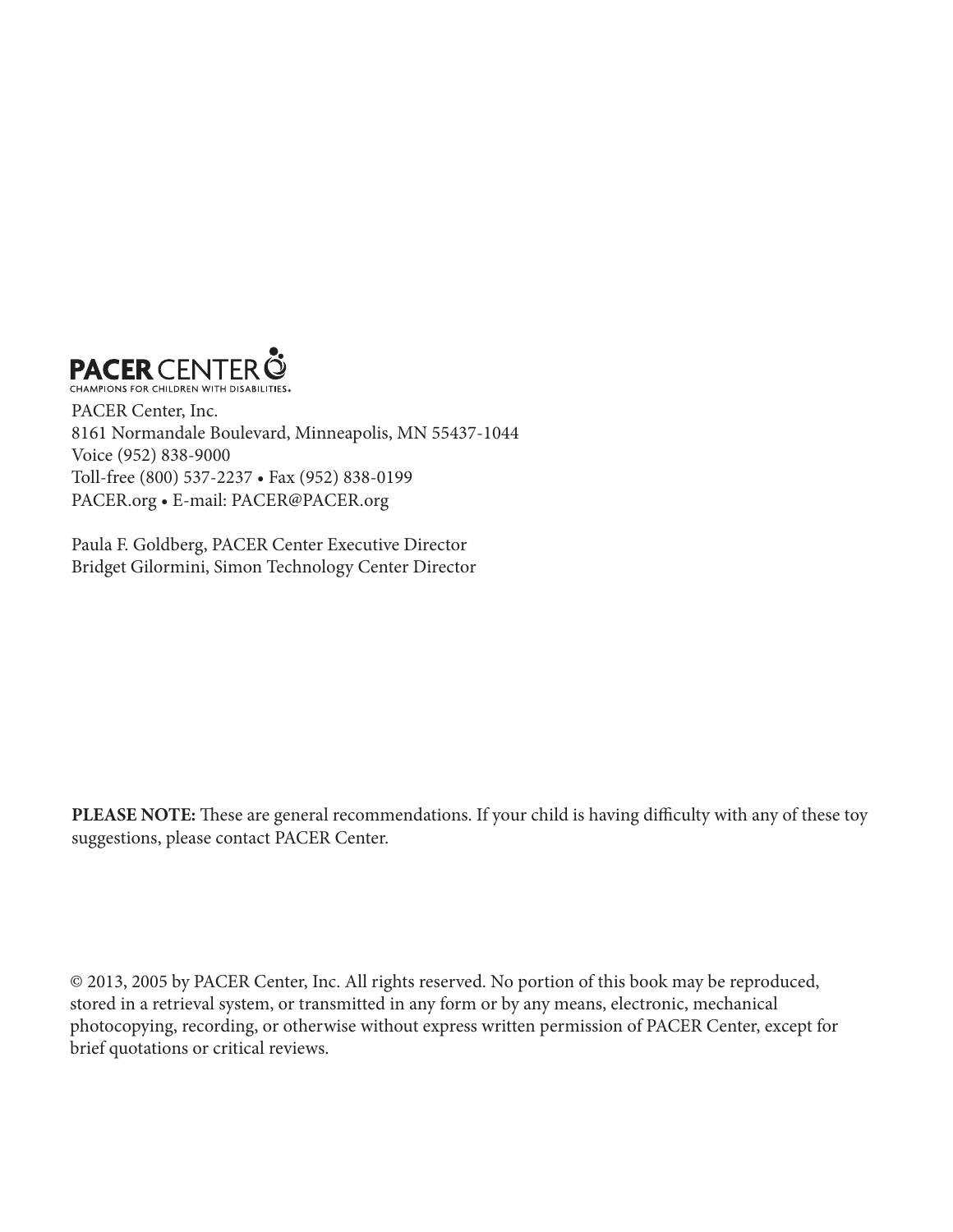## **Introduction**

The toys children use during play are extremely important in their development. Anthropologists have found evidence of toys dating back as far as the first record of human life and among all cultures. Toys can be an entertaining and educational way for children to learn and respond to social situations, and they give children the opportunity to interact with other children.

For children with disabilities, toys are not only a wonderful educational tool, but they can provide a unique opportunity for communication, self expression, and, especially, inclusion.

On the surface, children playing with a toy seems simple, but in fact, they are learning a skill each time they play. Playing with toys can set the foundation for reading, writing, mathematical reasoning, social interaction, and creativity. Even though a child with a disability may have some limitations, he or she can still develop skills to use throughout life, including:

- **Physical (gross-motor) skills** such as reaching, crawling, walking, running, climbing, jumping, throwing, catching, and learning balance.
- Fine-motor skills such as learning to handle toys with hands and fingers.
- **Mental skills** such as problem solving and learning cause and effect.
- **Language skills** such as interacting with others and using words for favorite playthings and activities.
- **Social skills** such as learning to follow directions, cooperating with others, taking turns, following the rules, and sharing.
- **Self-esteem** such as achieving goals through play. Self-esteem is crucial to an individual's happiness and success.
- **Emotional skills** such as experiencing pleasure, bonding with others, and working through feelings during role play.
- **Creativity and imagination** such as pretending to be a doctor, a teacher a parent, or a fire fighter; learning that life is full of possibilities and opportunities.

Playtime also gives children, especially those with disabilities, the opportunity for success. Children who experience success during playtime want to repeat the experience, and they also want to take on a new or more difficult challenge during their next opportunity to play.











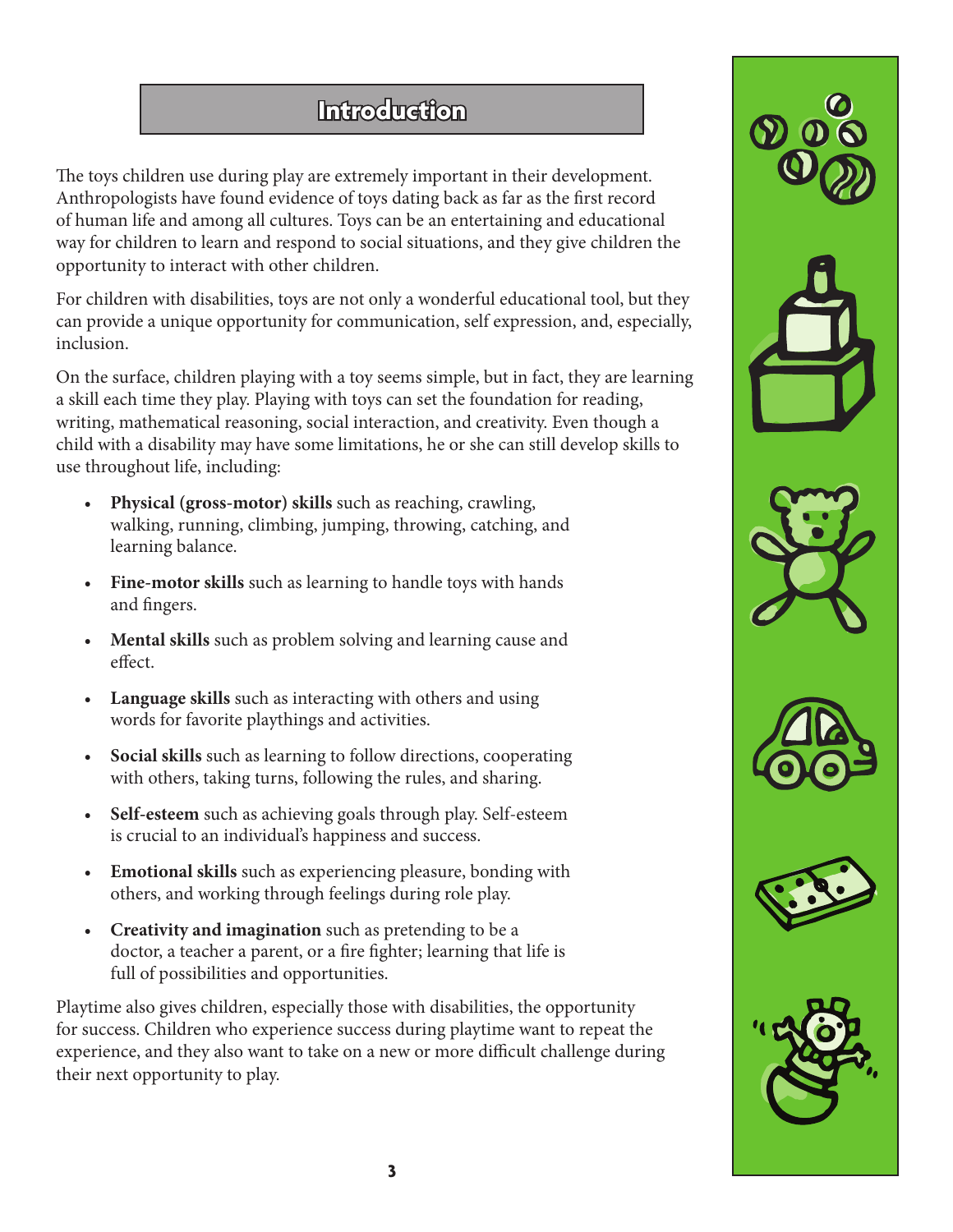











# **Top Ten Tips On Buying Toys**

Professionals at the National Lekotek Center, a national organization that advocates using toys, play and family interaction to teach youngsters with disabilities, recommends the following be considered when selecting toys for children with special needs:

- 1. **Multi-sensory appeal** Does the toy respond with lights, sounds or other movement? Does it have bright colors, a scent, or texture?
- 2. **Method of activation** Will the toy provide challenge, without excessive frustration, for the child? Will it be fun to use? What force is required to activate the toy?
- 3. **Places the toy will be used** Can the child use the toy from a variety of positions, for example, while lying on one's side or on a wheelchair tray?
- 4. **Opportunities for success** Can play be flexible and open-ended, with no definite right or wrong way? Is it adapted to the child's individual style, ability or pace?
- 5. **Current popularity** Is it a toy most children know and want? Does it tie in with other popular themes from television, movies, or books?
- 6. **Self-expression** Does the toy allow for creativity, uniqueness, and decisionmaking? Will it give the child experience with a variety of different media?
- 7. **Adjustability** Does it have adjustable height, sound volume, speed, and level of difficulty?
- 8. **Child's individual abilities** Does the toy provide activities that reflect the child's development and chronological age? Does it reflect the child's interest?
- 9. **Safety and durability** Is the toy sized appropriately? Can it be washed and cleaned?
- 10. **Potential for interaction** Will the child be an active participant during use? Will the toy encourage socialization with others?

*For additional information on purchasing toys for children with disabilities, contact the National Lekotek Center at 800-366-PLAY or visit* www.lekotek.org*.*

(Source: www.amazon.com)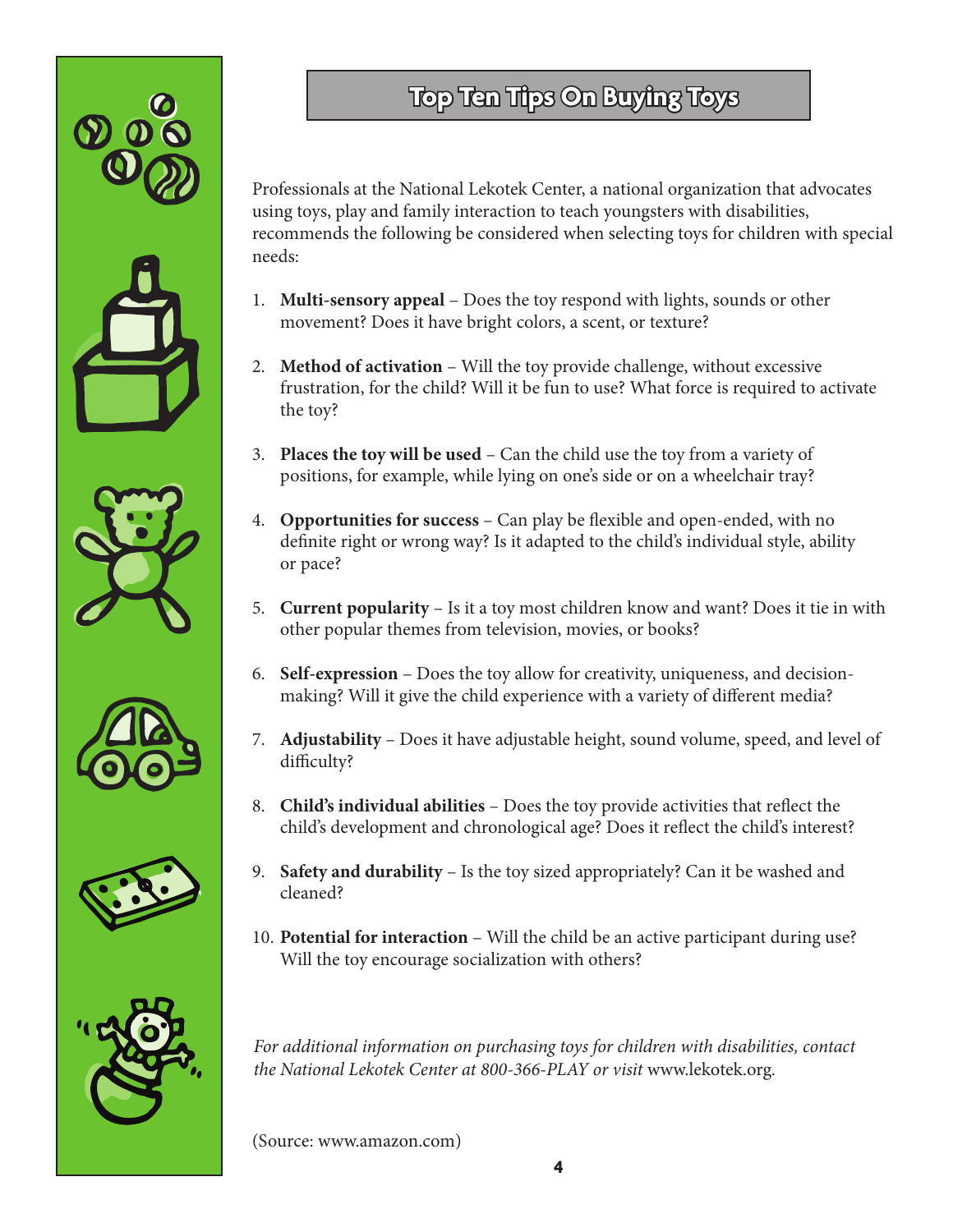# **Learning New Skills Through Play**

*Erin, a 3-year-old girl with Down syndrome, enjoys brushing the hair of a* My Little Pony®*. Erin's personal care attendant (PCA), Shannon, is pleased to see Erin brushing the pony's hair. "There are such a variety of toys that help stimulate different skills. She has a hard time with this activity, so it was nice to let her brush the pony's hair."*

Children with disabilities learn skills throughout the day through ordinary activities, such as:

- Dramatic play
- Using blocks
- Studying science
- Learning math
- Playing games
- Putting together puzzles
- Reading books
- Creating art
- Making or listening to music

Children have many opportunities to be creative—by listening to and reading stories, engaging in dramatic play, and experimenting with writing, drawing, copying, inventing, and learning words. Items children use during these activities include:

- Pegboards
- Puzzles
- Legos®
- **Markers**
- **Scissors**
- Easel or finger painting
- Clay modeling
- Any other materials of their choosing (Wolery, R.A. & Odom, S.L. 2000)











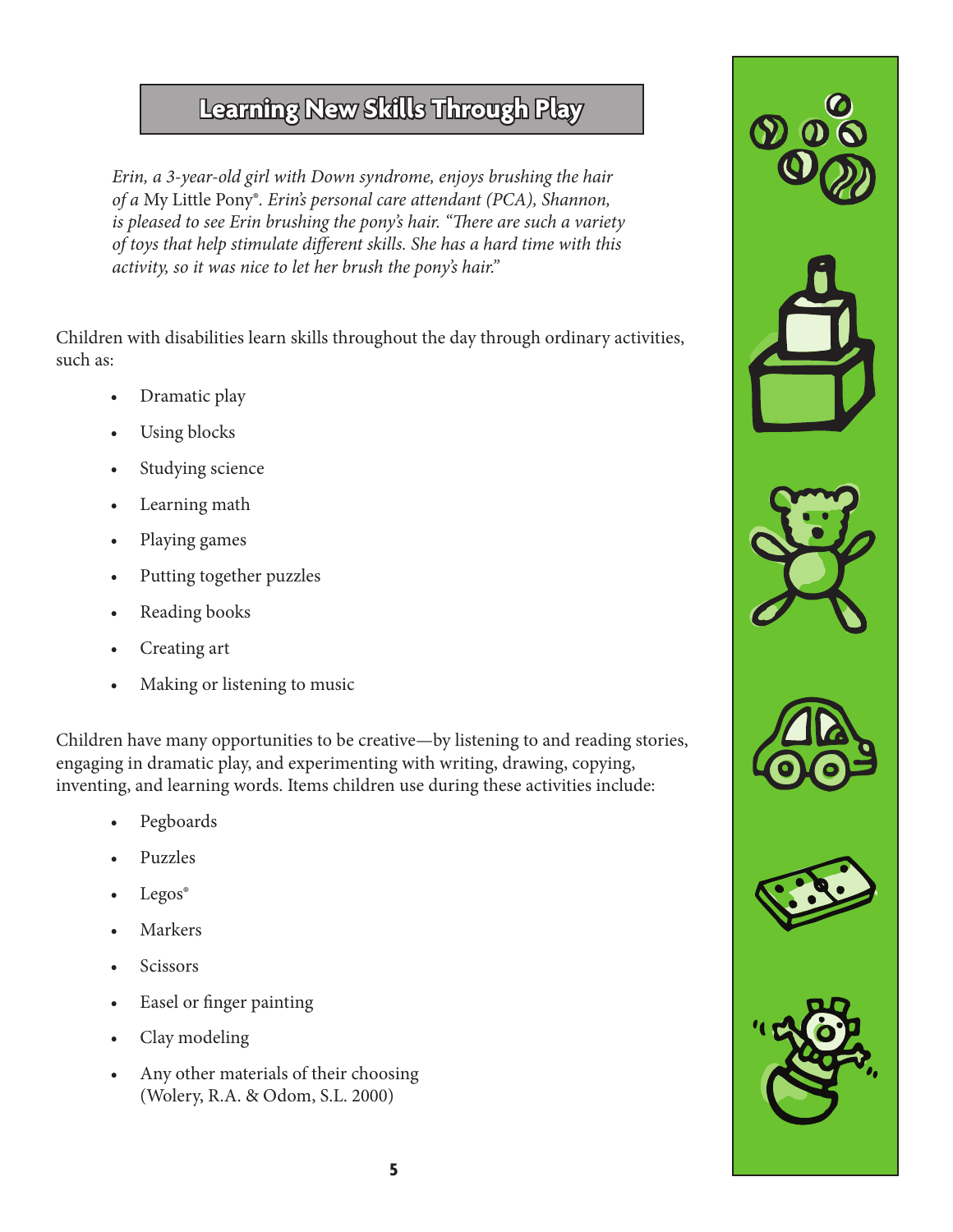











# **Categories of Toys**

To children with special needs, playing with toys becomes even more important. Adults may be hesitant to purchase toys for children with special needs. They may be concerned that children with disabilities will be unable to enjoy them. However, there are thousands of easy-to-purchase toys that children with disabilities can enjoy, and these toys can also be modified for children with a variety of special needs.

#### **Toys for Physical or Muscle Development**

- Magnetic blocks
- Writing tools and scissors
- Puzzles
- Balls
- Playground equipment
- Small flashlight

#### **Toys for Make-Believe or Dramatic Play**

- Dress-up clothes
- Play dishes
- Dolls
- Puppets
- Cars and trucks

## **Toys for Sensory Play**

- Watertable
- Sand and water toys
- **Music**
- Musical instruments
- Play-Doh®
- Bubbles

*"I liked the markers and poster paints because they are big and easy for little hands to grasp. He liked them a lot too!"*

*-Parent of a boy with limited vision.*

#### **Toys for Intellectual Development**

- Board games
- Card games
- Sorting games
- Listening games
- Books

#### **Toys for Creative Development**

- Clay
- **Crayons**
- Paints
- Paper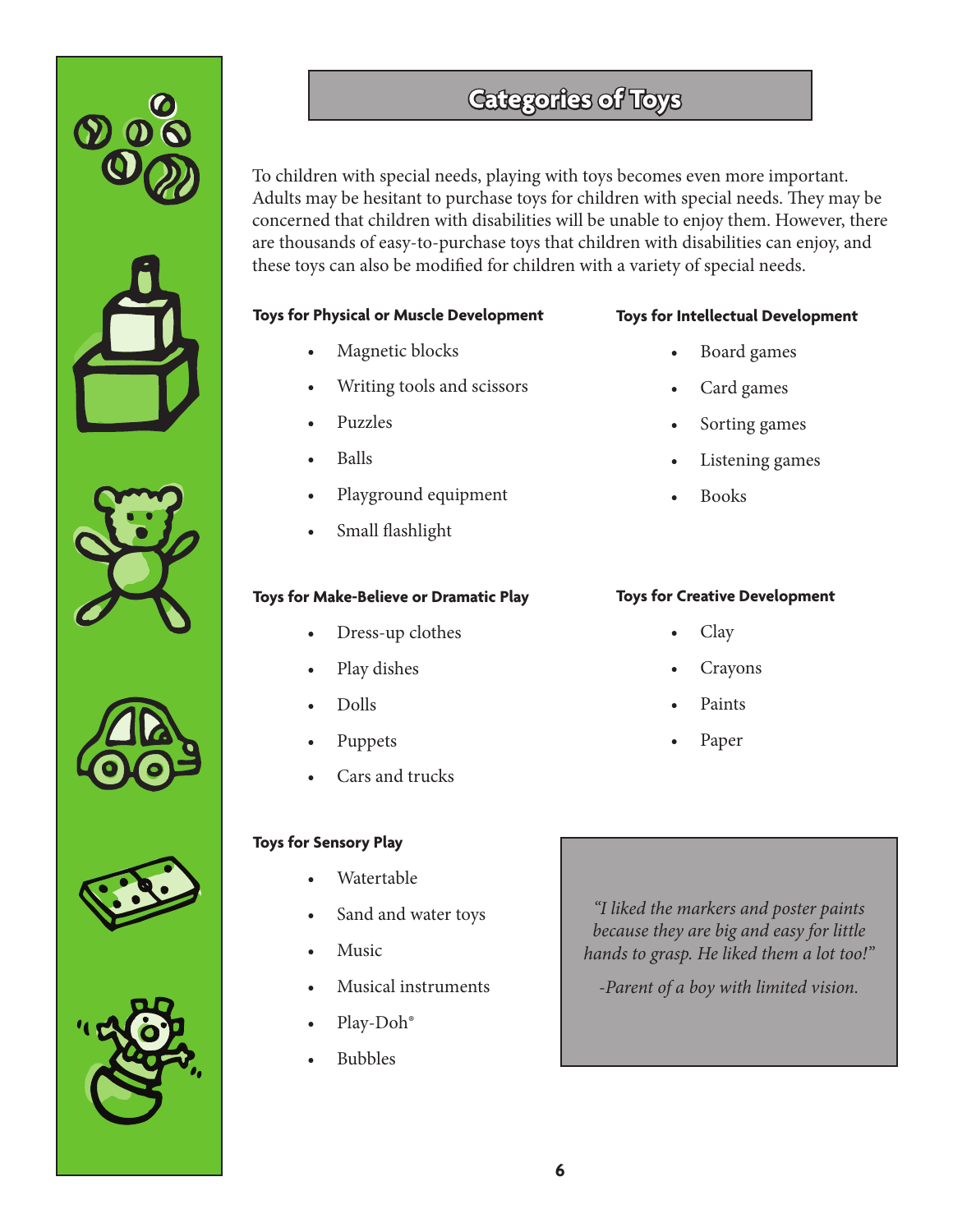## **Selecting the "Right" Toy**

*Nick, a 5-year-old boy with multiple disabilities, enjoys riding in a brand new "Radio Flyer®" wagon. It has built-in seating and seat belts. Dawn, Nick's mom, is thrilled, "I just love this new wagon," she said. "It doesn't even need to be adapted. It doesn't have sharp metal parts which could accidentally hurt him."*

The right and appropriate toys are those that challenge the child's interest and are closely linked to their skill level and ability. It sounds simple, but selecting the "right" toy is anything but child's play. (Boehm, H., 2003)

Before making a purchase, consider that children of all ages need a well-balanced assortment of toys to contribute to their development and pleasure. Parents should study and observe their child, know their interests and abilities, and read labels to help make the right decisions.

### **Child development experts recommend the following:**

#### **Birth to six months:**

- $\Box$  Crib gyms
- $\Box$  Floor gyms
- $\Box$  Activity quilts
- Mobiles
- □ Safety mirrors
- $\Box$  Teething toys
- $\Box$  Large interlocking rings or keys
- $\Box$  Cloth toys
- $\Box$  Soft dolls
- □ Stuffed animals (short-pile fabric)
- **Q** Musical and chime toys
- □ Rattles

#### **Some Simple Adaptations:**

- **O** Hang one toy, versus three or more, from the toy bar.
- **O** Roll up a bath towel to place under your baby to prop him or her up.











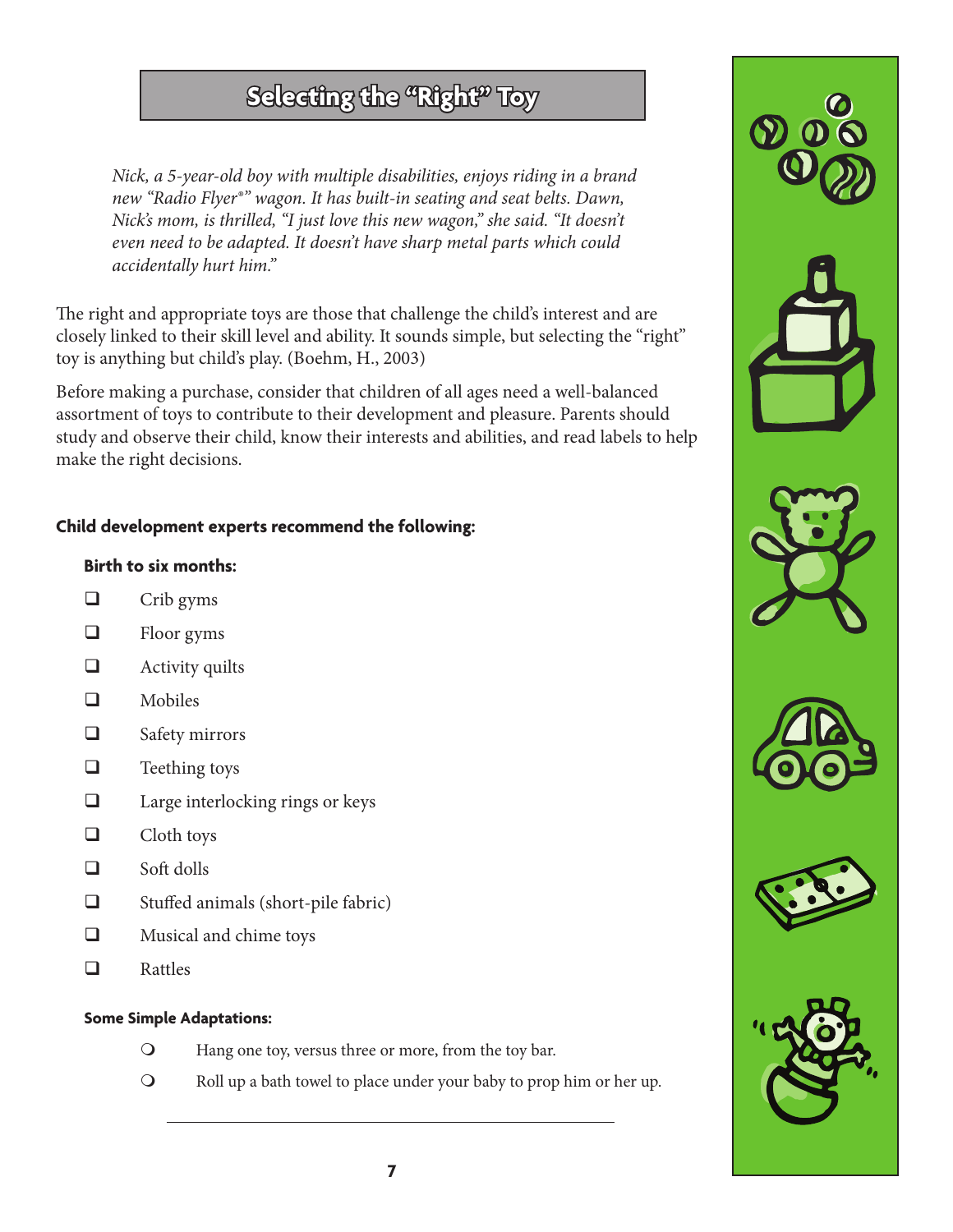



#### **Six months to one year:**

- $\Box$  Balls (1<sup>3/4</sup> inches or larger),
- Push-pull toys
- **Q** Activity boxes
- Nesting cups/stacking toys
- $\Box$  Simple shape sorter
- $\Box$  Pop-up toys
- $\Box$  Soft blocks
- □ Stuffed animals (short-pile fabric)
- $\Box$  Bath toys
- $\Box$  Squeeze/squeak toys
- Cloth or cardboard picture books

## **Some Simple Adaptations:**

- O Put some toys on a small rug or carpet to keep the boundary area smaller.
- $\Omega$  Add a connecting link to toys that will keep them attached to a highchair or stroller.

#### **One to two years:**

- $\Box$  Balls (small or large)
- Push-pull toys
- Ride-on toys
- **u** Wagons
- **Backyard gym equipment**
- $\Box$  Simple shape sorters
- $\Box$  Puzzles with knobs (whole object pieces)

**8**

- **D** Blocks
- Sandbox toys
- Water toys
- $\Box$  Bath toys
- Dolls
- $\Box$  Play vehicles







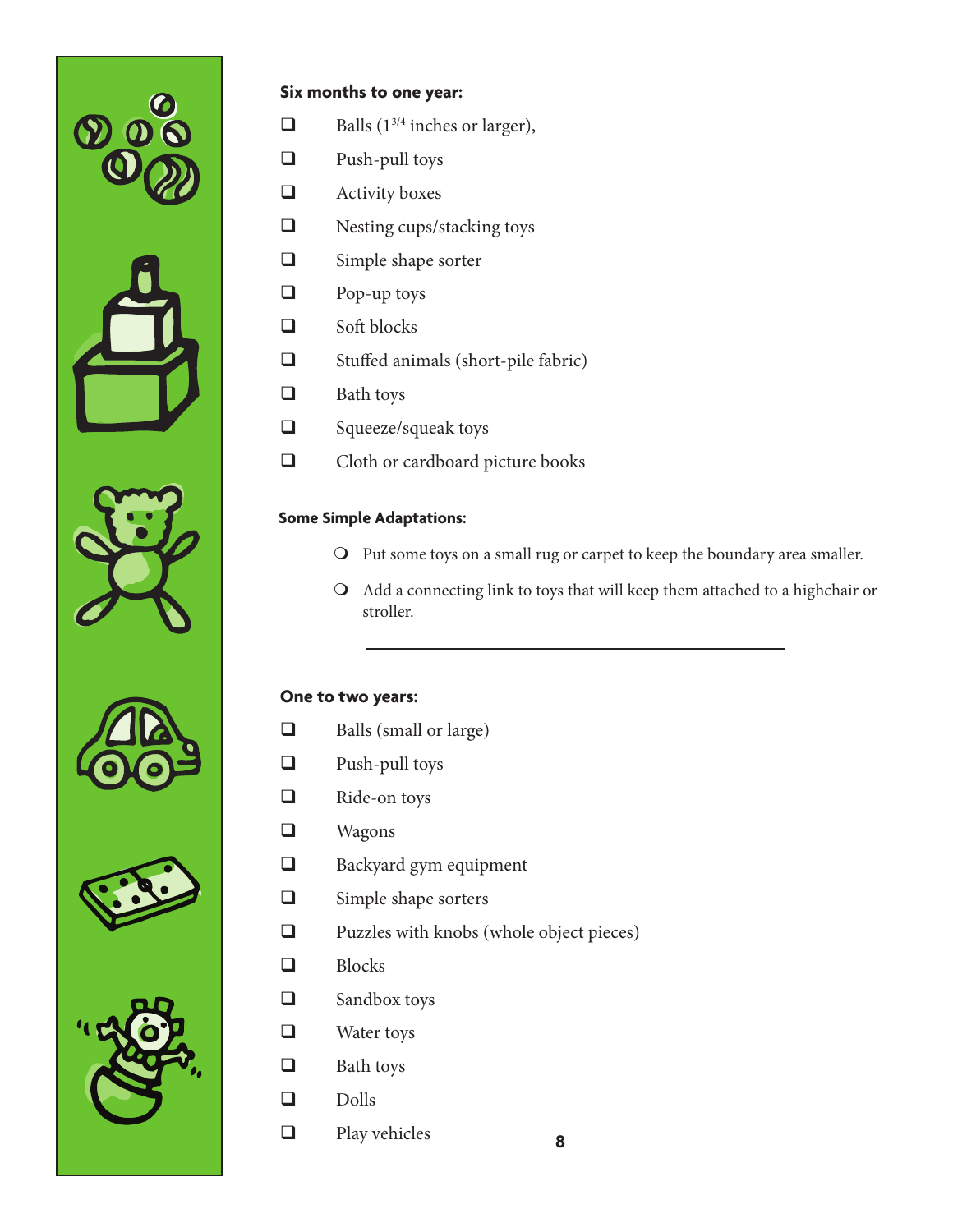- **u** Kitchen equipment
- Play household items (telephone, shopping cart)
- **D** Playhouse
- Child-sized table and chairs
- Non-toxic art supplies (large crayons, coloring books)
- **Nusical instruments**
- $\Box$  Cardboard books
- **D** Pop-up books

#### **A Simple Adaptation:**

 $\Omega$  Add a phonebook or cans of food to your child's push or riding toy to weight it down so it doesn't tip over.

#### **Two to three years:**

- $\Box$  Balls
- $\Box$  Backyard gym equipment
- $\Box$  Building blocks and building systems
- $\Box$  Blocks with numbers and letters
- Wading pool/water toys
- □ Sand toys
- **Q** Puzzles with knobs
- Doll that can be bathed, fed and diapered
- Dress-up clothes and accessories
- **Hand/finger puppets**
- **Q** Play household items
- Non-toxic art materials
- $\square$  Play scenes (farm/airport) with figures and accessories
- $\Box$  Tricycle with helmet
- $\Box$  Play vehicles
- $\Box$  Shape sorters
- Wagon









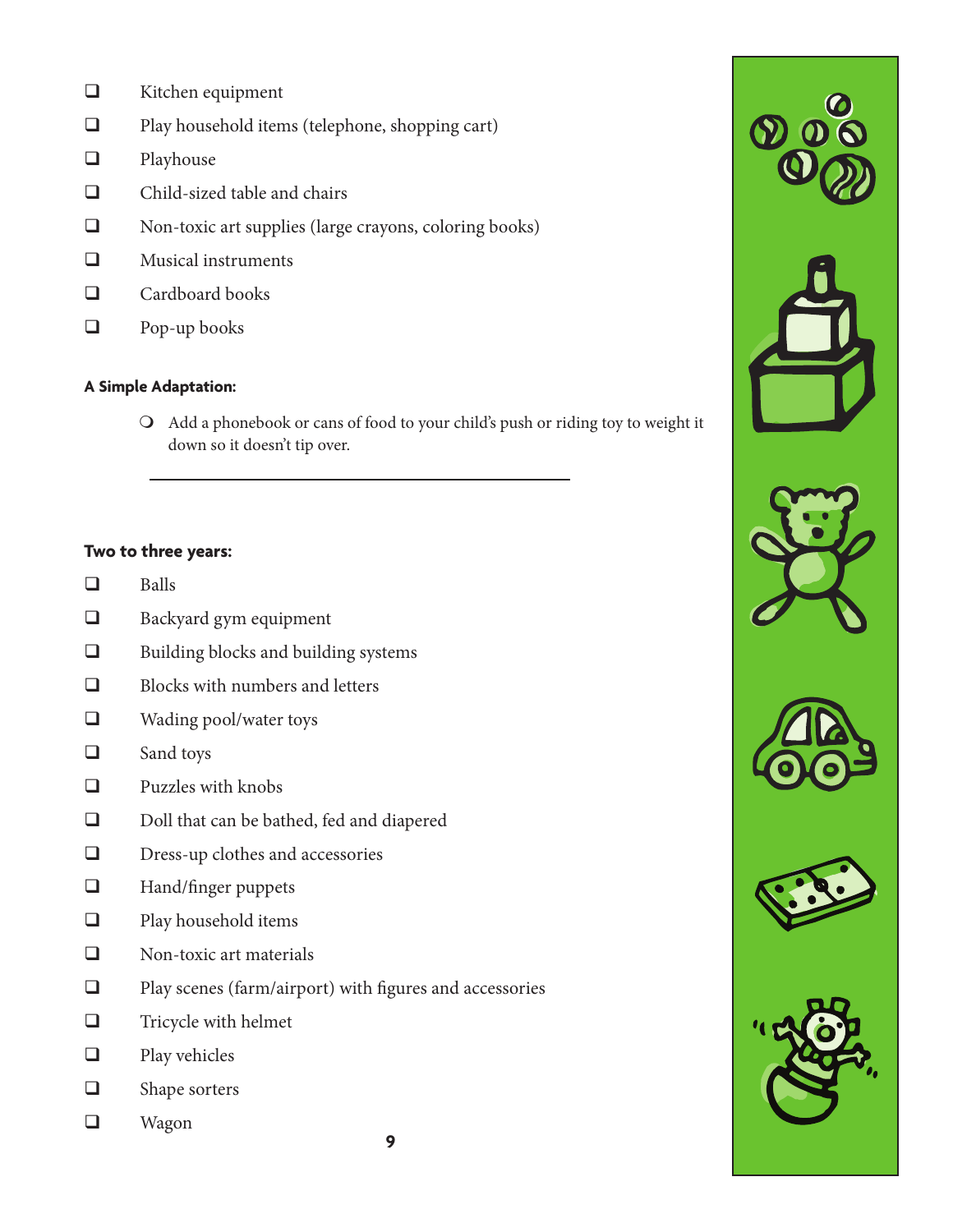











- **Q** Playhouse
- **a** Storybooks
- Stuffed animals

## **A Simple Adaptation:**

**O** Add foam grips to the handles of toys or crayons for a better grip.

#### **Three to six years:**

- Tricycle with helmet
- $\Box$  Bicycle with helmet
- **Q** Construction toys
- □ Lacing and threading sets
- $\Box$  Puzzles (10 to 20 pieces)
- Doll clothes
- $\square$  Dress-up clothes and accessories
- **Q** Props for make-believe
- **Q** Cassette/CD player
- $\Box$  Simple board games
- Word and matching games
- **a** Storybooks

#### **A Simple Adaptation:**

O Add page turners to books to make the pages easier to turn.

#### **Six to nine years:**

- **Q** Complex gym equipment
- **Bicycle and helmets**
- $\Box$  Sporting equipment
- $\Box$  Simple swimming equipment
- **10** Stilts **10**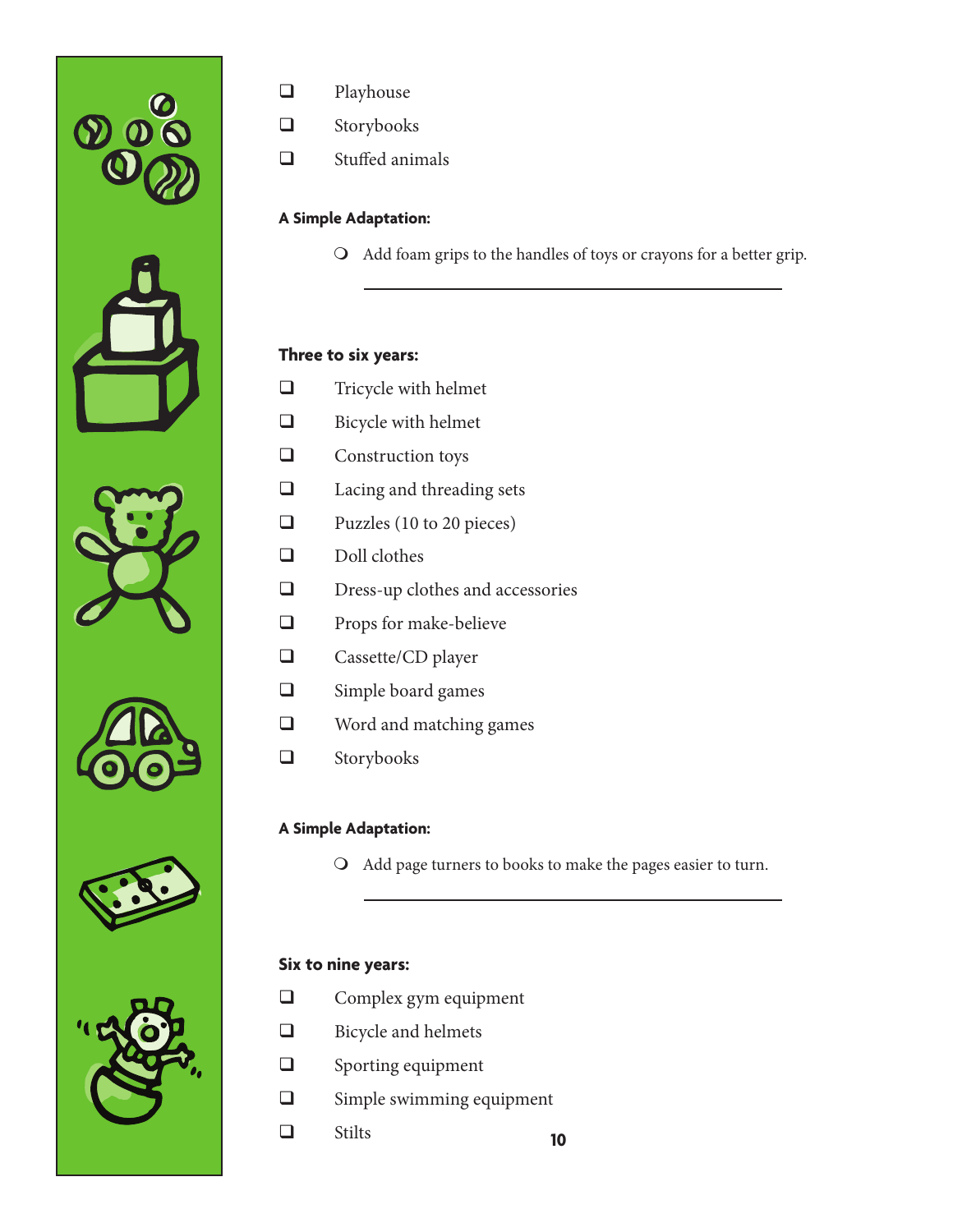- □ Rollerskates or Rollerblades<sup>®</sup> with helmet
- $\Box$  Construction toys
- $\Box$  Pogo stick
- $\Box$  Jump rope
- $\Box$  Action figures
- □ Paper dolls
- $\Box$  Model kits
- $\Box$  Craft kits
- $\Box$  Science kits
- $\Box$  Art supplies
- $\Box$  Table-top sports
- $\Box$  Electronic games
- $\Box$  Jigsaw puzzles
- $\Box$  Fashion career dolls
- Video games
- **Board games**
- □ Cassette/CD player
- Books (children's classics, fairy tales)

#### **A Simple Adaptation:**

 $\bigcirc$  Add a simple switch to the CD player to allow your child to select their musical choice.

Toys present an educational and entertaining way for children to learn the essential skills needed throughout life. Social interaction, self expression, reasoning, and communication are just a few skills that are learned through play.

For children with disabilities, playing with toys is a very positive way for them to learn some of these necessary skills. It also presents the opportunity for success. If children have success during playtime, they will most often want to repeat the experience, thus taking on new challenges. Therefore, it is important for parents to choose the right toy for their child. The toy should be both age appropriate, adaptable to the child's disability, and fun. If the child enjoys using the toy, he or she will continue using it, thus increasing his or her skill level.